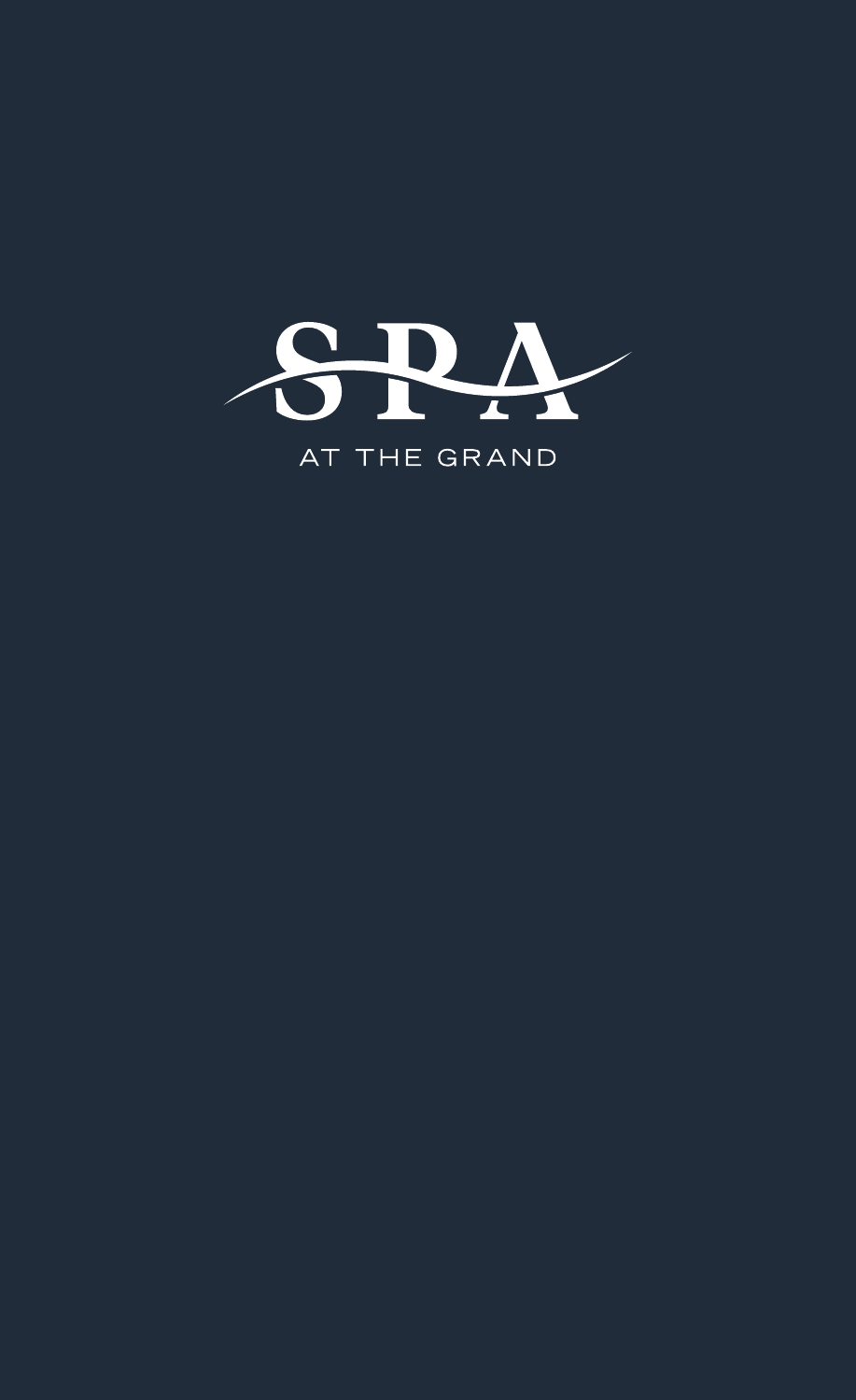# SERIOUS RELAXATION. WELCOME TO THE RTJ SPA TRAIL.

First came great golf in 1992. Next, luxury 4 diamond hotels. Now, the addition of world-class spas and enhancements to the RTJ Spa Trail. Let the pampering begin. From traditional warm stone massages to red carpet ready facials, the RTJ Spa Trail features six spas across Alabama offering innovative treatments in exquisite settings. With nearly 80,000 square feet of space collectively, the Spa Trail locations feature 49 treatment rooms for relaxing and rejuvenating experiences.

We hope you enjoy your spa visit. Our spa professionals are ready to take great care of you.

RTJ SPA TRAIL LOCATIONS: Spa at the Shoals (Florence); Spa at Ross Bridge (Hoover); Spa at Grand National (Opelika); Spa at Montgomery; Spa at the Battle House (Mobile) and Spa at the Grand (Pt. Clear).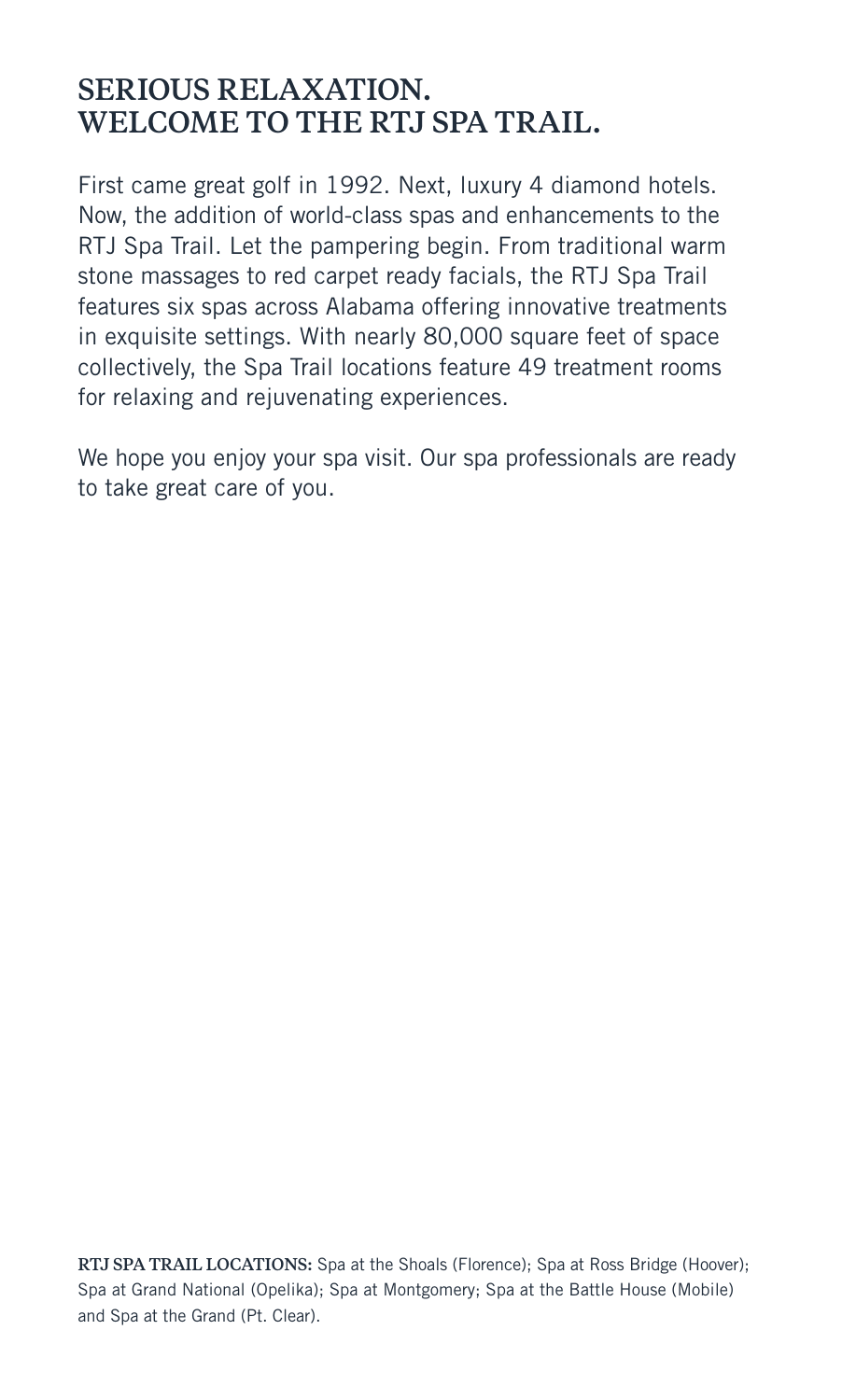# MASSAGE

## THE GRAND ARTISAN SIGNATURE MASSAGE

Using a custom blend of signature oils and creams, specifically designed for the Grand Spa, our skilled massage therapists will apply a collection of modalities to ease tension, relax the body, and calm the mind. We welcome our spa guests to request any modality of their choosing or a combination of Deep Tissue, CranioSacral Therapy, or Swedish Massage. Our signature service includes a botanical warm compress, complimentary hydrating service for the hands or feet, and is sure to leave you saying, Spaaaahh…

50m | 110m

## CBD SOULFUL MASSAGE

Bring harmony to the body with this organic CBD and passionflower enhanced service that cares for tired muscles, soothes skin and re-boots the mind. The 50 minute includes, massage using CBD balancing oil and your choice of CBD restore balm on the hands or feet. The 110 minute includes, CBD balancing oil, scalp treatment, hand and foot wrap using CBD restore balm, warm stone sampling using CBD relief balm, and CBD facial massage.

50m | 110m

## THE BAYSHORE SCRUB

With all of the benefits of our custom massage, this clarifying service includes a full body exfoliation to remove dead skin cells from the body and clarify the skin. This body polish allows the full benefits of our customized moisturizers and oils to penetrate the skin for ultimate hydration during the custom massage portion of the service.

\*\*Please do not shave 24 hours before this service\*\*

110m

## ASHIATSU – ASIAN BAREFOOT MASSAGE

A centuries old technique within a modern sanctuary. The Ashiatsu massage is a barefoot massage performed by the therapist's feet using deep gliding strokes. This modality is perfect for those who love deep tissue and relaxation or wanting to try something new and luxurious. 110m

## THE GRAND SIGNATURE WARM STONE MASSAGE

Enjoy the warming benefits and deep relaxation of a warm stone massage. Warm stones are used in this service with gliding strokes, and placed at energetic points along the body to induce total body relaxation.

110m

## MATERNITY MASSAGE

The miracle of life is hard at work during a Mothers pregnancy. Mother's-to-be will enjoy this pre-natal massage using coconut butter either side-lying or using pre-natal specific bolsters supporting their bodies to receive the full benefits of massage. Pregnancy massage may be performed up until delivery and assists in alleviating aching hips, back, and legs. Babies love it too!

50m | 110m

## COUPLES MASSAGE

The perfect experience for those looking for quality time with a loved one. We welcome all couples or friends to enjoy one another's company in this pampering custom massage for two. 50m | 110m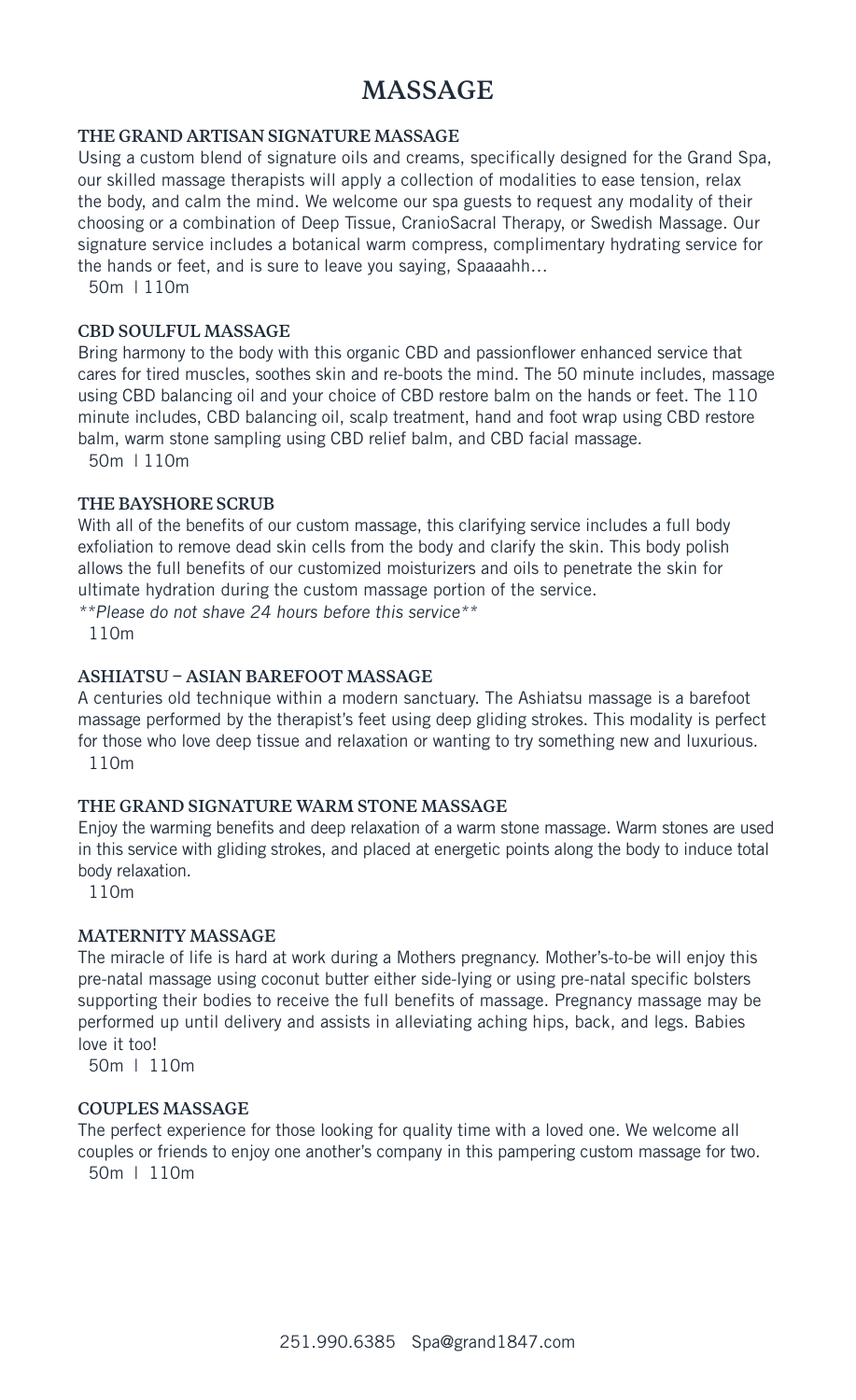## CUPPING THERAPY

Using unique tools for cupping therapy, your therapist will place these cups along areas of tension and with light suction, gently glide them along the skin. For particular ailments or to assist with knots they may "park" the suction cup in one specific area allowing the tissue to breath. Strokes are guided in the direction of your lymphatic system and waste is eliminated from your body naturally. Cupping may leave temporary and natural markings on the skin based on skin sensitivity.

50m | 110m

## ENHANCEMENTS TO MASSAGE

Add any enhancement to your service for a wonderful customized experience! May be added to 50 min or longer services only.

 Back Exfoliation or Décolleté and Arms Ultimate Hydration for Hands or Feet Warm Stone Sampling Cupping Sampling Warm Oil Scalp & Hair Aromatherapy CBD Antara Foot Relief CBD Antara Hand Restore CBD Antara Back Relief CBD Scalp Treatment CBD Facial Massage CBD Balance Massage Oil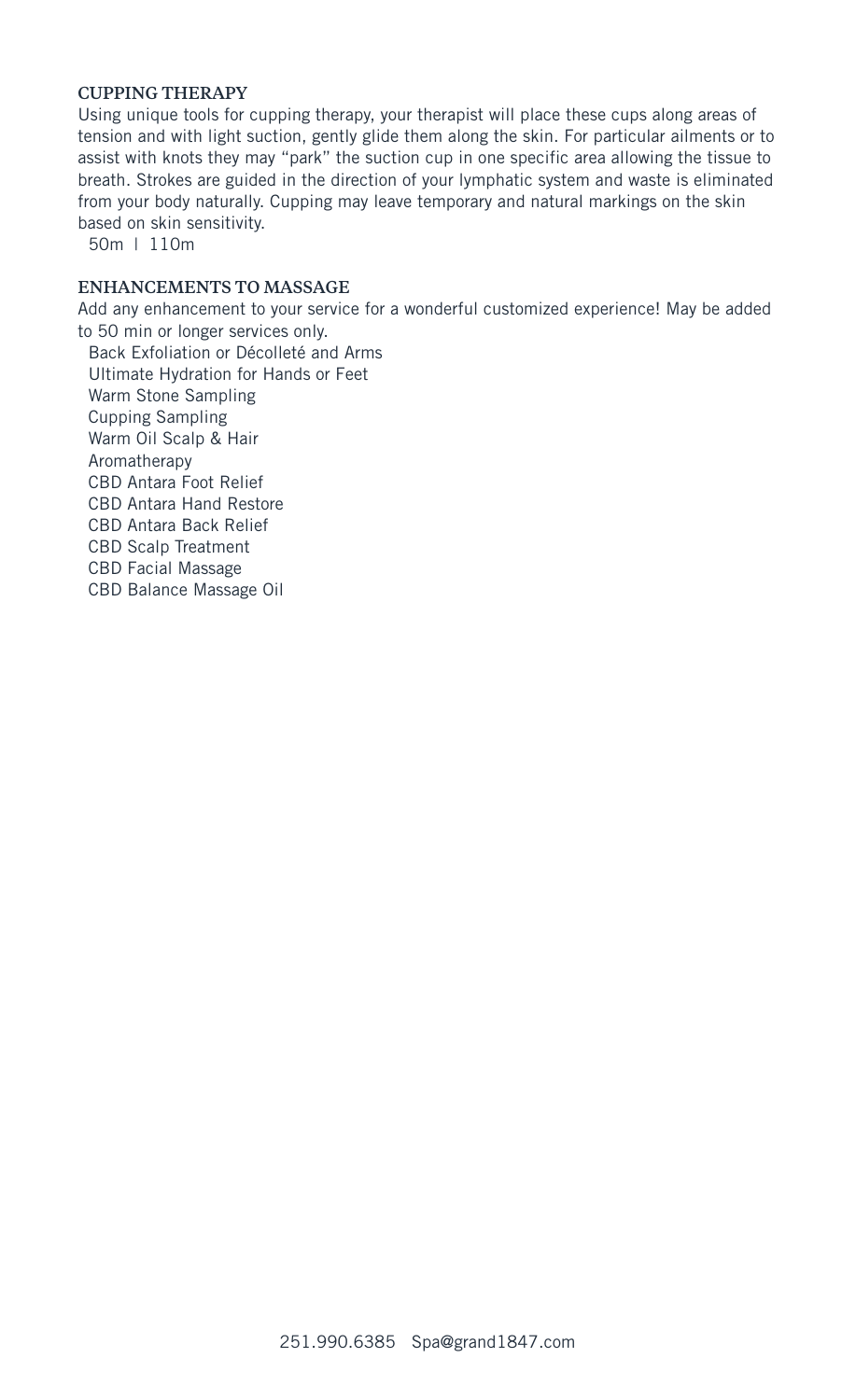# BODY EXPERIENCES

## Please do not shave 24 hours before your appointment

## GRAND SIGNATURE BODY JOURNEY

Combining luxury and science, we provide the ultimate firming, relaxing, energizing, and balancing body experience for you! This power packed experience includes a full body exfoliation and warm body cocoon. The specific cocoon occlusion process allows for maximum absorption of the luxurious products. Capped with a full body massage, you will be transported and emerge relaxed with more youthful looking, refined skin.

110m

## BODY ENVELOPMENTS/WRAPS

A superb head to toe body exfoliation, this service delivers high concentrations of minerals in a warming wrap, creating long lasting benefits for you. Which experience fits your needs today? Please choose one of the following for your appointment:

SHAPING – Firms, shapes, and hydrates the skin

RELAXING – Relaxes, moisturizes, and calms the body

ENERGIZING – Invigorates and revitalizes the skin

BALANCING – Recharges stressed skin, promotes grounding, and well-being 50m

## GRAND BODY POLISH

This anti-aging body polish protects against premature and environmental damage to the skin. Reveal softer, smoother skin by gently buffing away dry spots with fine sugar and salt granules. After polishing away dry, dull skin, enjoy a deeply penetrating and hydrating cream application to promote skin regeneration and elasticity. You will emerge silky smooth! 50m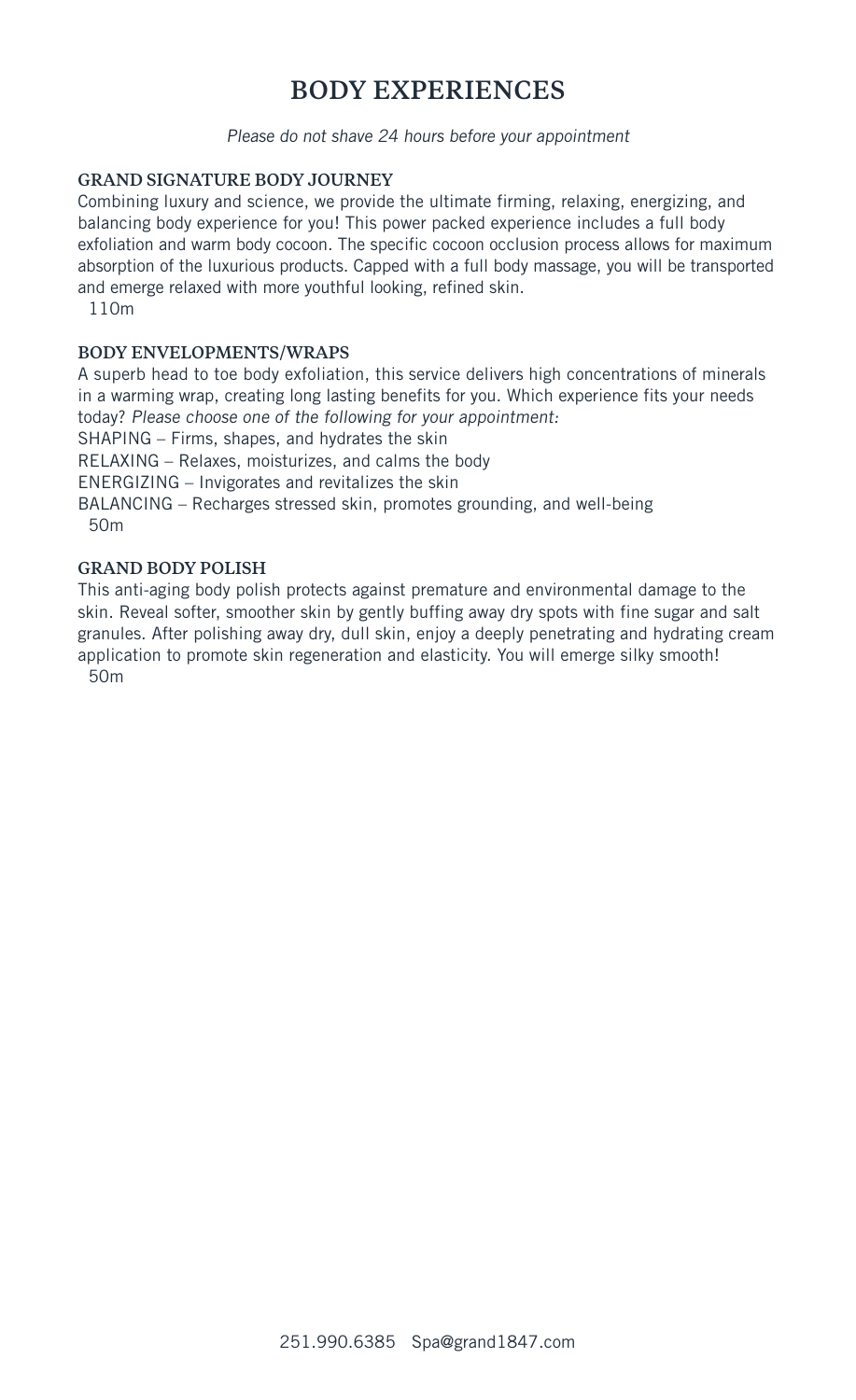# SKIN CARE

## HYDRAFACIAL MD

The award-winning HydraFacial system advances skin health by merging invigorating spa therapies with advanced medical technology. This medical device uses Vortex-Fusion technology in its patented and unique HydroPeel Tips that sets it apart from other resurfacing procedures. In combination with mechanical lymphatic therapy, LED light therapy, and skin imaging technology, this procedure offers unparalleled results with its potent serums and boosters. Your skin will look rejuvenated, supple, hydrated, and bright. If you have never received a HydraFacial service before, we highly suggest you start here.

50m | 110m

## HYDRAFACIAL ADD-ONS

Lymphatic drainage (included in the 110m service) HydraFacial of the Neck & Décolleté Perk Eye or Lip (as an add-on) Dermaplane

## THE GRAND ARTISAN SIGNATURE FACIAL - European Deep Cleanse

This services begins with a welcoming massage of customized formulations utilizing a 3 stage multifaceted approach. Biologique Recherche's products do not use heat or steam during the facial in order to maximize the structure of the active ingredients. Hot water strips the skin of essential oils whilst cold water has a draining decongestant and firming effect, leaving your skin with a healthy glow. We always use cold water, ice and Biologique Recherche's unique Cryo-sticks to maximize results in our clients skin. Biologique Recherche's products promote toning, anti-inflammatory, sensitivity reduction and pore tightening. The results are amazing leaving your skin with a refreshing sensation.

50m | 110m

## DERMAPLANE ONLY

In this service your esthetician will cleanse your face, and use a handheld implement to remove dirt, oil, and debris. Next a hydrating moisturizer and SPF are applied to ensure best results. 50m

## AGE DEFYING FACIAL

Protect the integrity of your skin with complexes of peptides and proteins to encourage firming and an increase in elasticity, allowing the face to regain its youthful contours. Add a custom peel as an enhancement to the service (prices vary). 50m | 110m

CHEMICAL PEELS/PEELS - Please call the spa for seasonal promotions.

## GENTLEMEN'S FACIAL

We understand that men have special skin care needs and this facial is designed to address your concerns. Warm, moist towels and specially formulated products are used to deep cleanse, detoxify, nourish and condition the skin. Your skin will feel toned, healthy, and vital. 50m | 110m

## BACK FACIAL

This is a full facial that addresses the hard to reach back and shoulders and includes deep pore cleansing and extractions as needed. Plus, nourishing hydration that is perfect for all skin types!

50m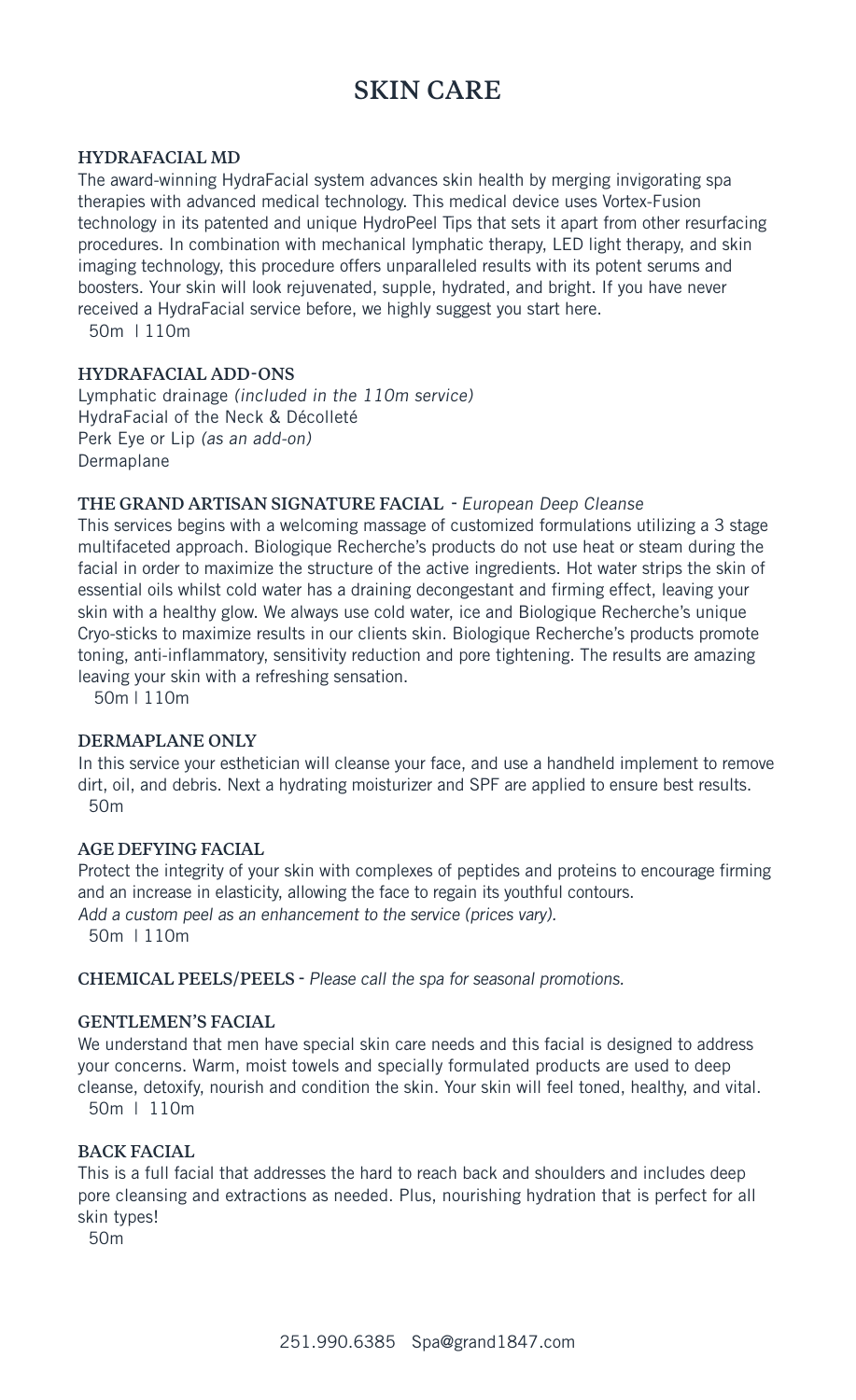## FACIAL ENHANCEMENTS

Add any enhancement to your service for a customized experience of 50 minutes or more! AROMATHERAPY WARM OIL SCALP & HAIR ULTIMATE HYDRATION CUSTOM MASK BIO-CELLULOSE EYE OR LIP TREATMENT COLLAGEN MASK

## WAXING SERVICES

Brow & Lip

Nose Back Reader **Face Back** Brow Bikini Underarm Bikini Lip **Arm or lower leg** Full Leg

## THE SALON EXPERIENCE

The Grand Salon is proud to offer an array of salon services including cuts, colors, styles, and hair treatments. The prices listed are a starting point based on your hair type, length, condition, and any other factors the stylist may recommend. It is strongly encouraged for our guests to consult with one of our stylists before setting an appointment.

## STYLING COLOR MAKE-UP

Updo/Bridal Style Full Highlights

Blow out One Color Process Application Blow out & Style Two Color Process Bridal/Occasion Dry Cut only **Partial Highlights** Airbrush Makeup Wash, Cut & Style **Color** Color Color Lash Application Gentlemen's cut Two Color One Color Two Color Gentlemen's Color

## NAIL SERVICES

\*Our nail services are for a clean natural nail. Please select shellac/gel removal from the enhancements menu if you would like your gel or shellac removed. Please note that we do not remove SNS/dip polish at this time.

## THE GRAND SIGNATURE NAIL EXPERIENCE – COMBINED MANI/PEDI

Immerse yourself in our state of the art couture pedicure chairs and luxury manicure stations to enjoy the best of both a manicure and pedicure. Warm botanical neck wraps and your choice of offered beverages begin this luxury service. The manicure includes nail and cuticle care, shaping, buffing, polish, and cuticle hydration. During the pedicure you will receive a warm stone massage, reflexology, hydrating butters, gentle exfoliants, luxurious oils, and nail care followed by your choice of polish. Combined, this is the ultimate service to have your nails looking their best!

110m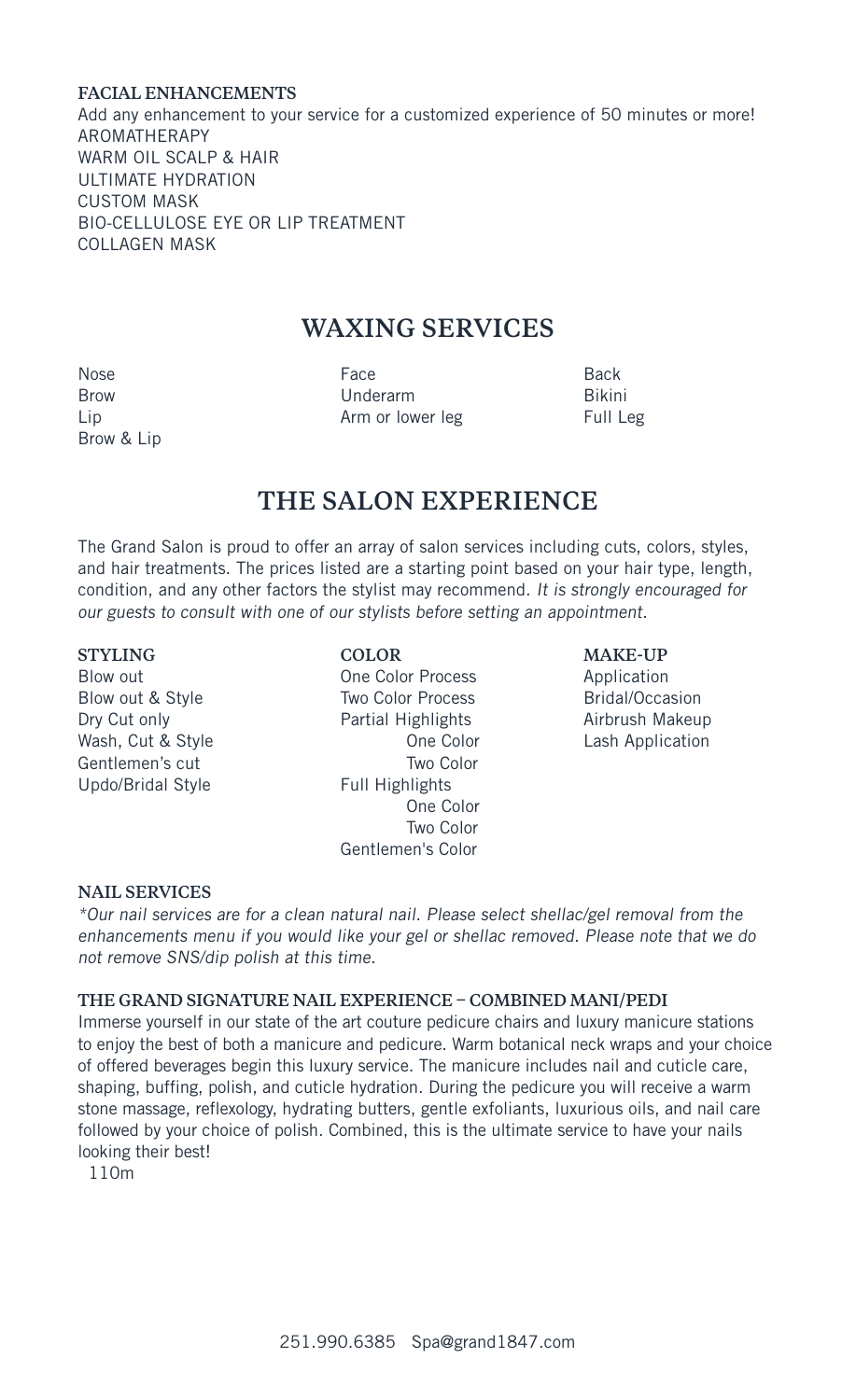## CBD SOLEFUL PEDICURE

Enhance your pedicure routine with this full spectrum organic CBD pedicure. Your journey begins with a CBD bath truffle during your soak, CBD balancing oil to sooth your legs and feet, as well as a CBD Restore balm foot and leg treatment with CBD Relief balm warm foot mask. Your nail technician will shape, buff, and polish your toes to sublime perfection. 50m

## HOLE 9 YARDS

Our most popular service for men, the Hole 9 Yards soothes aching feet and legs from a day on the greens. Includes Bourbon inspired ingredients starting with the foot soak, brown sugar and vanilla scrub, leg and foot massage and capped off with a locally-distilled glass of Dettling Bourbon from Big Escambia Spirits.

50m

## THE GRAND MANICURE

This ultimate manicure begins with a warm soak, gentle exfoliant, and luxurious oils. Massage to the hands and forearms allows you to completely relax and ensures your hands will be silky smooth and velvety soft. Meticulous care is applied to the nail, nail bed, and cuticles. The polish color of your choice finishes this service. \*Please note, if you have a nut allergy, please indicate it in the notes for your service. 50mins

## THE GRAND PEDICURE

This wonderful pedicure includes an aromatic foot soak, a thorough exfoliation, callus removal and nail bed attention and nutrition. Deep hydrating butters, gentle exfoliants and luxury oils are followed by a foot and calf massage. The polish color of your choice finishes this service.

50mins

GEL MANI 50mins

GEL PEDI 50mins

## ENHANCEMENTS

French Tip Gel Removal

## WEDDING PACKAGES

We are happy to assist our Brides and Grooms in selecting services and options to best suit their individual needs. Please contact our Spa Reservationist at 251.990.6385 for details and pricing.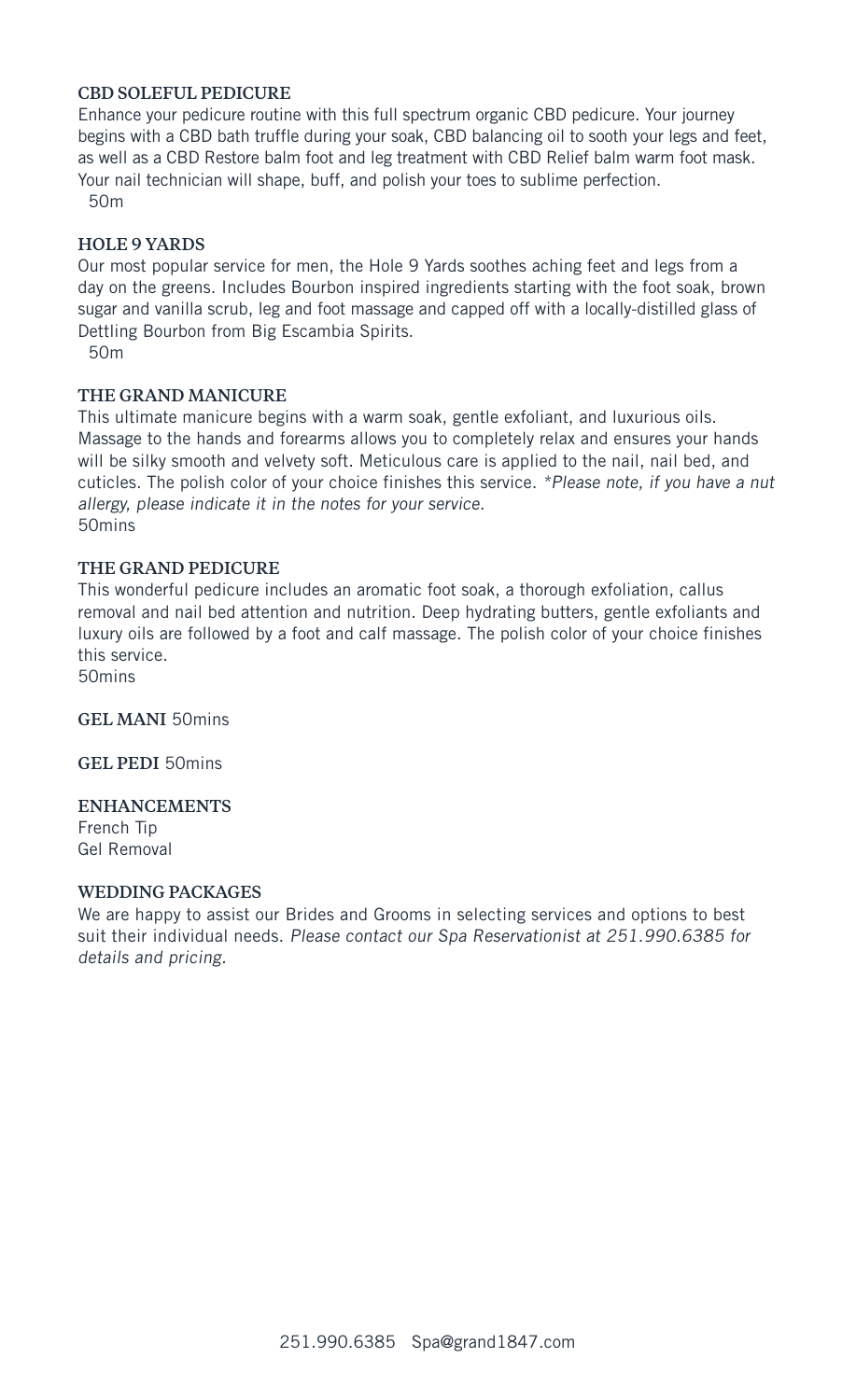# THE SPA EXPERIENCE

## SPA FACILITY DAY PASS

Includes use of indoor pool, fitness center, dry sauna, steam room, whirlpool, quiet room, all amenities, plus use of locker, spa robe, and sandals. Facility fee waived with purchase of service. Must be at least 16 years of age to participate. Available Tuesday-Thursday only. Excludes Holidays.

## THE QUIET ROOM

For the tranquility of all Spa Guests, we ask that you please speak softly while in the Quiet Room. We happily invite you to use our public spaces for conversation.

## AGE POLICY

In honor of our peaceful environment, guests under the age of 16 are not permitted to use the spa facilities. However, we do encourage them to receive services and an adult to stay with them for the duration of their treatments. Please call the spa directly to make arrangements.

## CANCELLATION POLICY

We understand that conflicts arise and cancelling your spa appointment is necessary. As a courtesy to the service providers and the spa staff, we ask that you please call 24 hours before your scheduled appointment to cancel your reservation to avoid paying 100% of the service cost.

## ARRIVAL

We strongly encourage our guests to arrive 30 minutes before their scheduled apptointment to change and enjoy the spa amenities. Services will begin and end on time so that the next guest is not delayed.

## CELL PHONE USE

We kindly ask each guest to honor one another's privacy and restrict all cell phone use in the quiet rooms and lockers. Personal calls may be made outside of the spa facilities or in the salon.

## SERVICE GRATUITIES

Gratuities are not included on individual spa services and may be left at the front desk at the guest's discretion.